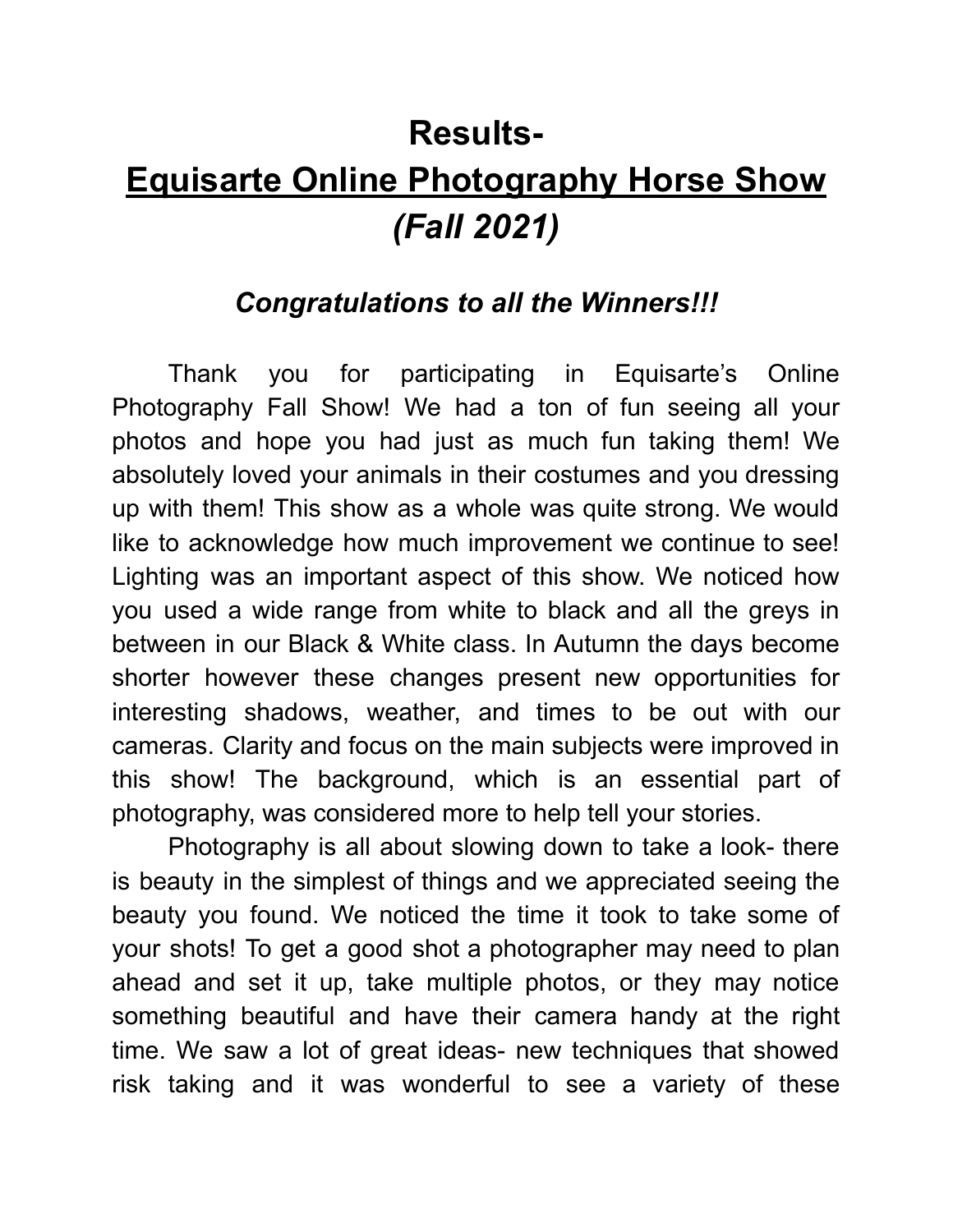techniques implemented! We would also like to give a shout out to the Junior Division with vast improvements in clarity, lighting, and storytelling!

With so many images submitted we chose to split many classes. When judging we chose the best or stronger of the two photos submitted per category- which was no easy task! We also added a *Best of Class* category for those classes with large amounts of entries! Best of Class winners will get a ribbon similar to 1st-6th place winners. Ribbons will begin to be mailed out ASAP. *Congratulations again!*

# **Open Class #1 Black & White**

### **Best of Class**

Colleen Colletti "True Love"

### **1st Place**

Tiffany Kondek "Window to the Soul" Lynzie Bacchus "Koa the Warrior Princess"

### **2nd Place**

Kirstyn Northrop "Brett on the Beach" Katie Goedeken "Dinner Time" Enjoying some extra grass time.

### **3rd Place**

Emily Few "For Just a Moment" Aliah Garman "A Leaders Delight" II

### **4th Place**

Jessica Beckstrom "Bath Time" Danielle Godshall "Axel Being Cute"

### **5th Place**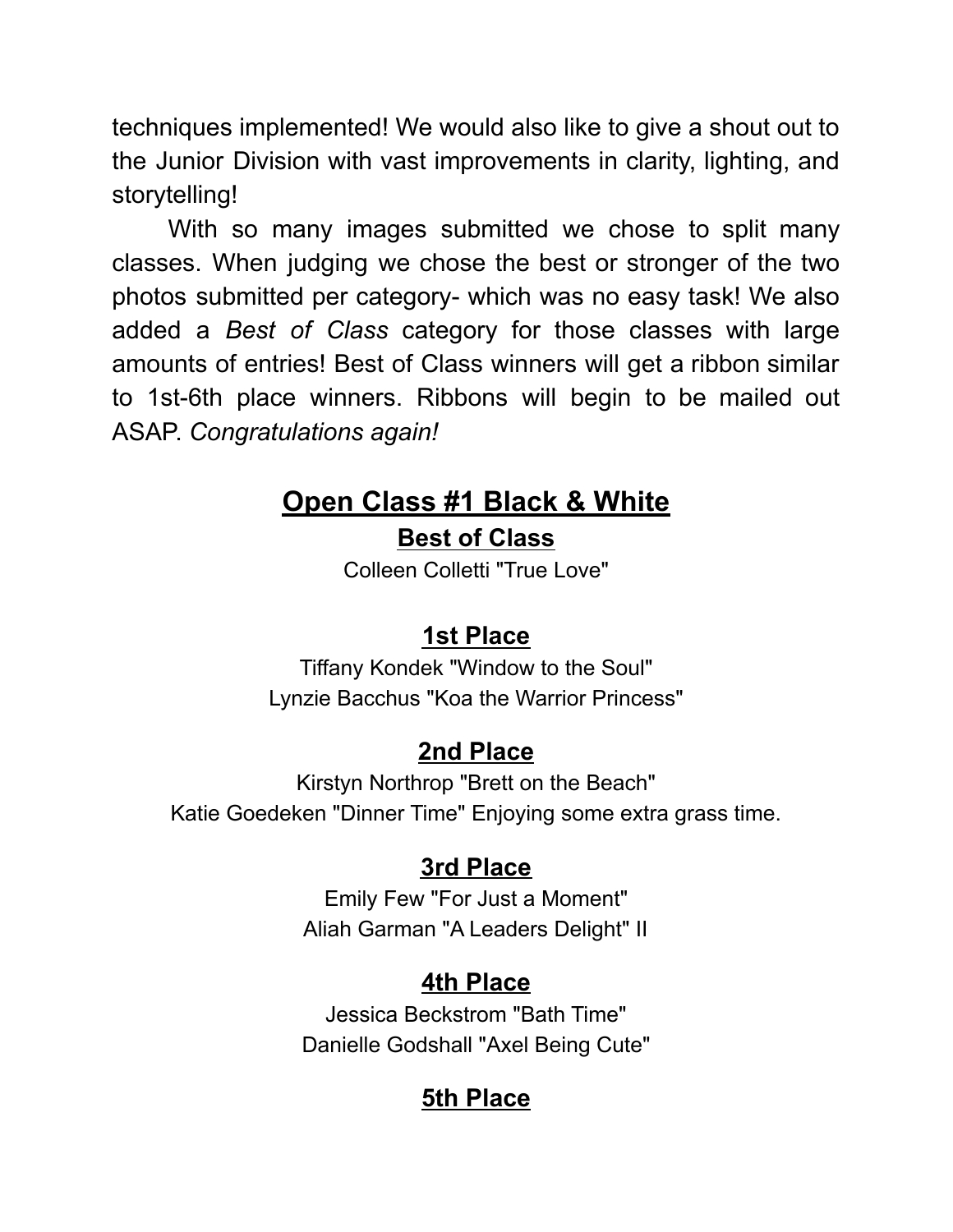Caitlin Spicola "Friendship Goals" Julia Boudreau "Old Farm Truck"

#### **6th Place**

Janina Wolling "Peek-A-Boo Daisy" Jessica Peters "Oh Hi!" Sarah Warren "Big Mare, Big Nose"

### **Open Class #2 In Autumn (Split Class) Best of Class**

Caitlin Spicola "Fall Trail Rides"

#### **1st Place**

Danielle Godshall "Corn Stalk Jumps" Colleen Colletti "Happiness"

#### **2nd Place**

Jordan Liberatore "October Morning" Jessica Peters "Sir Bentley"

#### **3rd Place**

Kelly Alley "The Smell of Fall" Lynzie Bacchus "Untitled I"

#### **4th Place**

Sarah Craig "The Escapee" Julia Boudreau "Side by Side" Elizabeth Velasco "Fall Friends"

#### **5th Place**

Katie Goedeken "Fall Colors" Janina Wolling "Leaves are for Fall"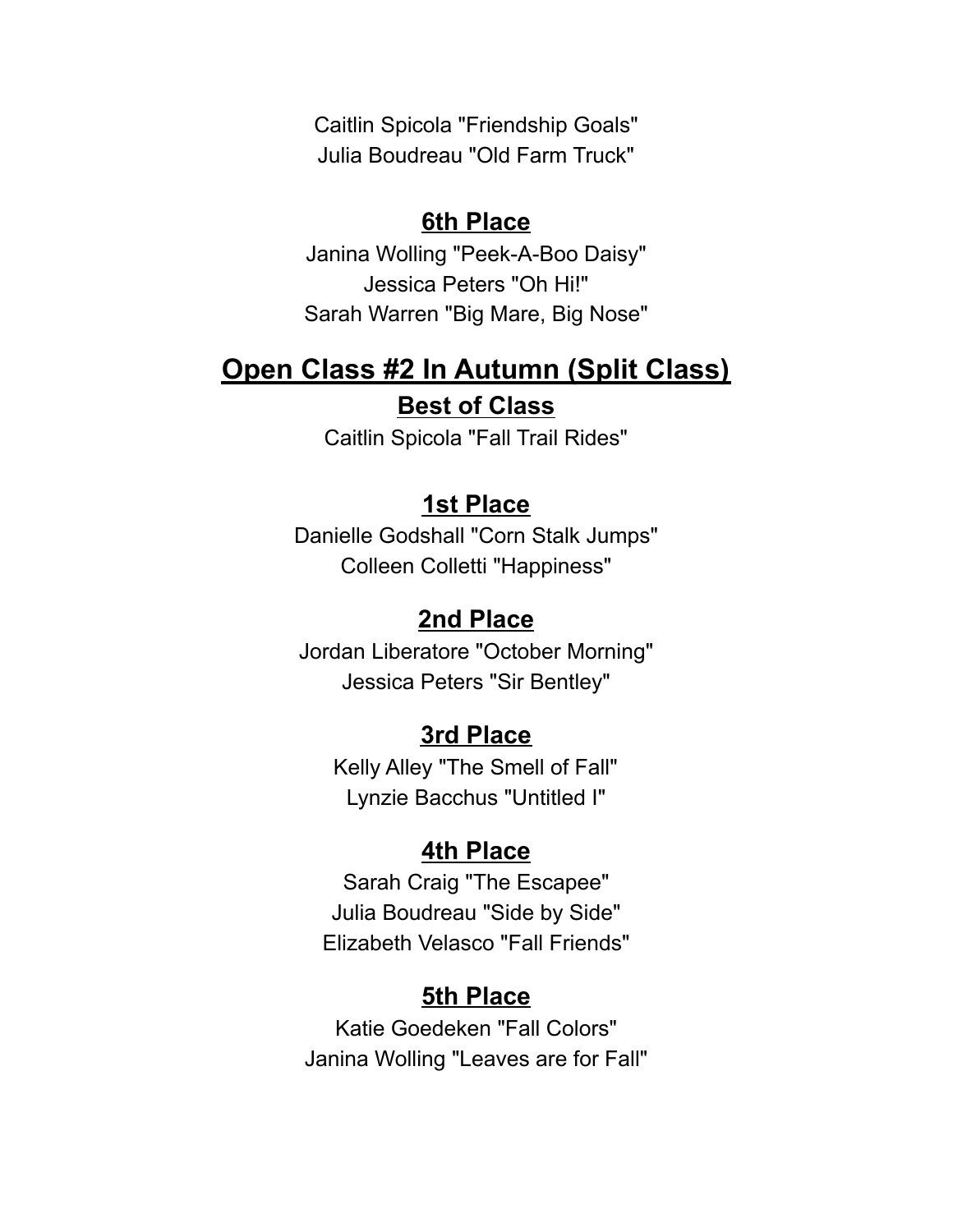#### **6th Place**

Tiffany Kondek "Treats in Autumn" Lakota Sioux Laurie Kingsley-Henry "Enjoy the Day!"

# **Open Class #3 Through the Ears (Split Class) Best of Class**

Jessica Beckstrom "Mountain View"

#### **1st Place**

Laurie Kingsley-Henry "Listening to the Legends of the Alasa Farm" Colleen Colletti "Turquoise Sky"

#### **2nd Place**

Kirstyn Northrop "Checking out the Water" Katie Goedeken "Seeing Red"

#### **3rd Place**

Caitlin Spicola "Freestyle Prep Work" Jessica Peters "BullsEye on Our Last Ride" Tiffany Kondek "My Best Friend" Lakota Sioux

#### **4th Place**

Elizabeth Velasco "Pumpkin Spice Pony" Aliah Garman "Simply Disguised"

#### **5th Place**

Cindy Dials "Home on the Range" Sharon Hirsch "Henry & Coraline"

#### **6th Place**

Kelly Alley "Where did these come from?"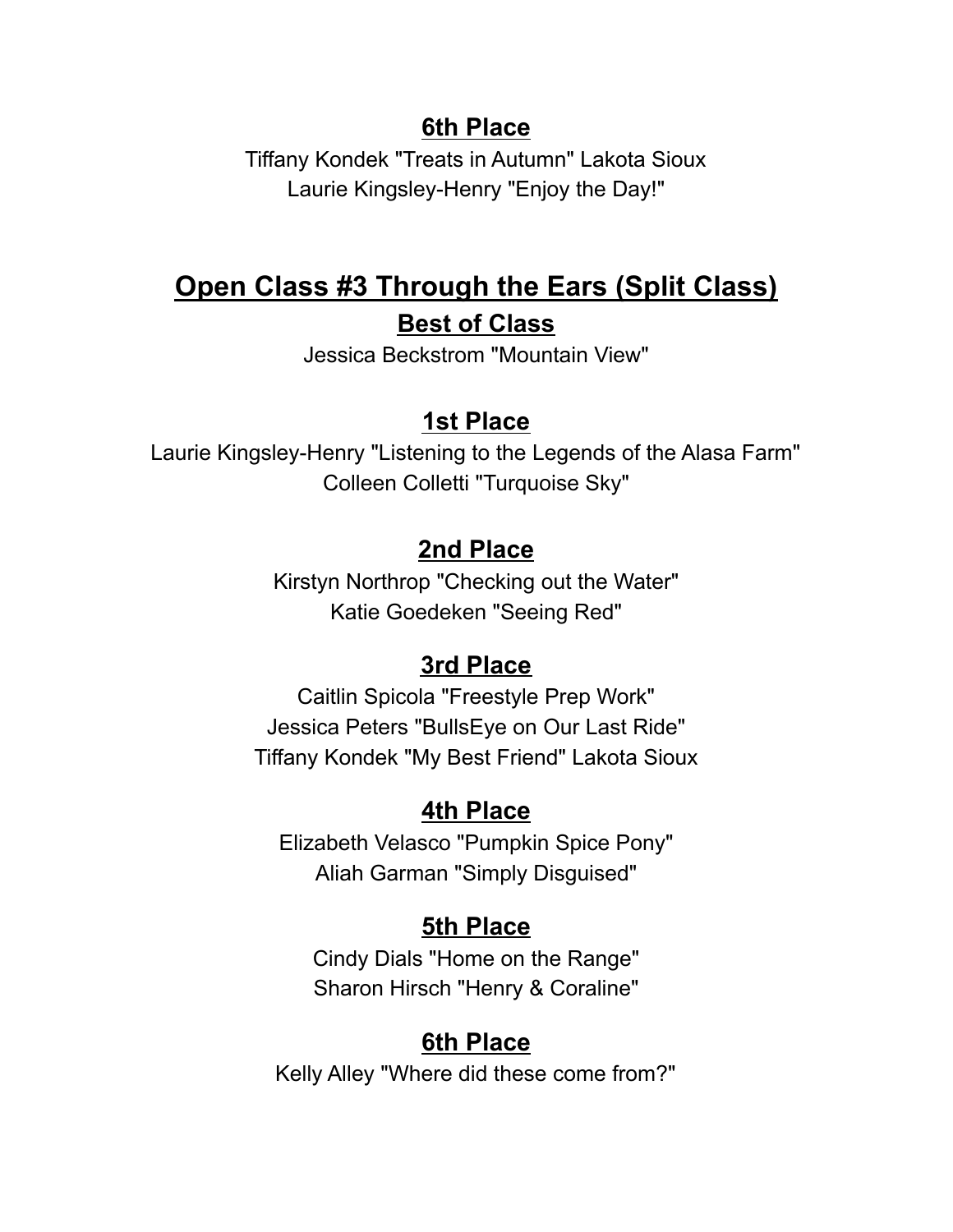Danielle Godshall "EZ at Sunset"

### **Open Class #4 Best Most Artistic (Split Class) Best of Class**

Lynzie Bacchus "Untitled III"

#### **1st Place**

Jessica Peters Dino: "Love is Love" Jessica Beckstrom "Real Life Unicorn"

#### **2nd Place**

Katie Goedeken "Ready to Ride" Aliah Garman "Not a day I wouldn't want to forget"

#### **3rd Place**

Sharon Hirsch "Grazing with Clouds" Jessica Watts "Dunskin Over Sunset"

#### **4th Place**

Danielle Godshall "All Smiles" Sarah Warren "Dapple Sunlight on a Dappled Gray"

#### **5th Place**

Kelly Alley "Flower Crowned Prince" Tiffany Kondek "Luscious Tail"

#### **6th Place**

Julia Boudreau "Eye of the Beholder"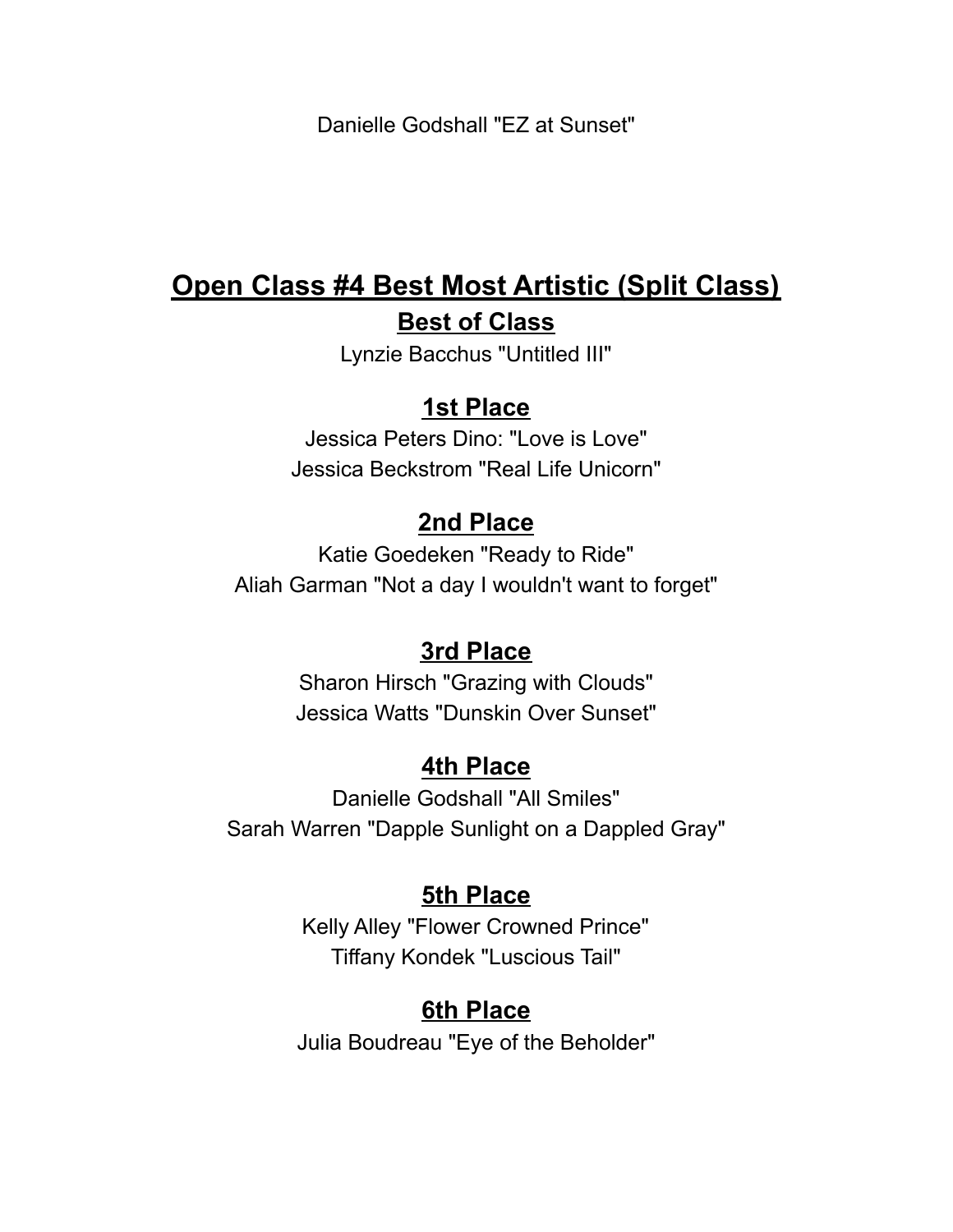# **Open Class #5 Autumn Farm**

**Best of Class**

Colleen Colletti "Autumn Breath"

### **1st Place**

Sarah Warren "Sunny Day Sunflowers"

### **2nd Place**

Tiffany Kondek "Autumn Kitty"

### **3rd Place**

Jessica Peters "Dall Relaxing, Bella & Dino"

### **4th Place**

Danielle Godshall "Silo x 3"

### **5th Place**

Jessica Watts "Most Wonderful Time of the Year"

### **6th Place**

Julia Boudreau "Hay Rake"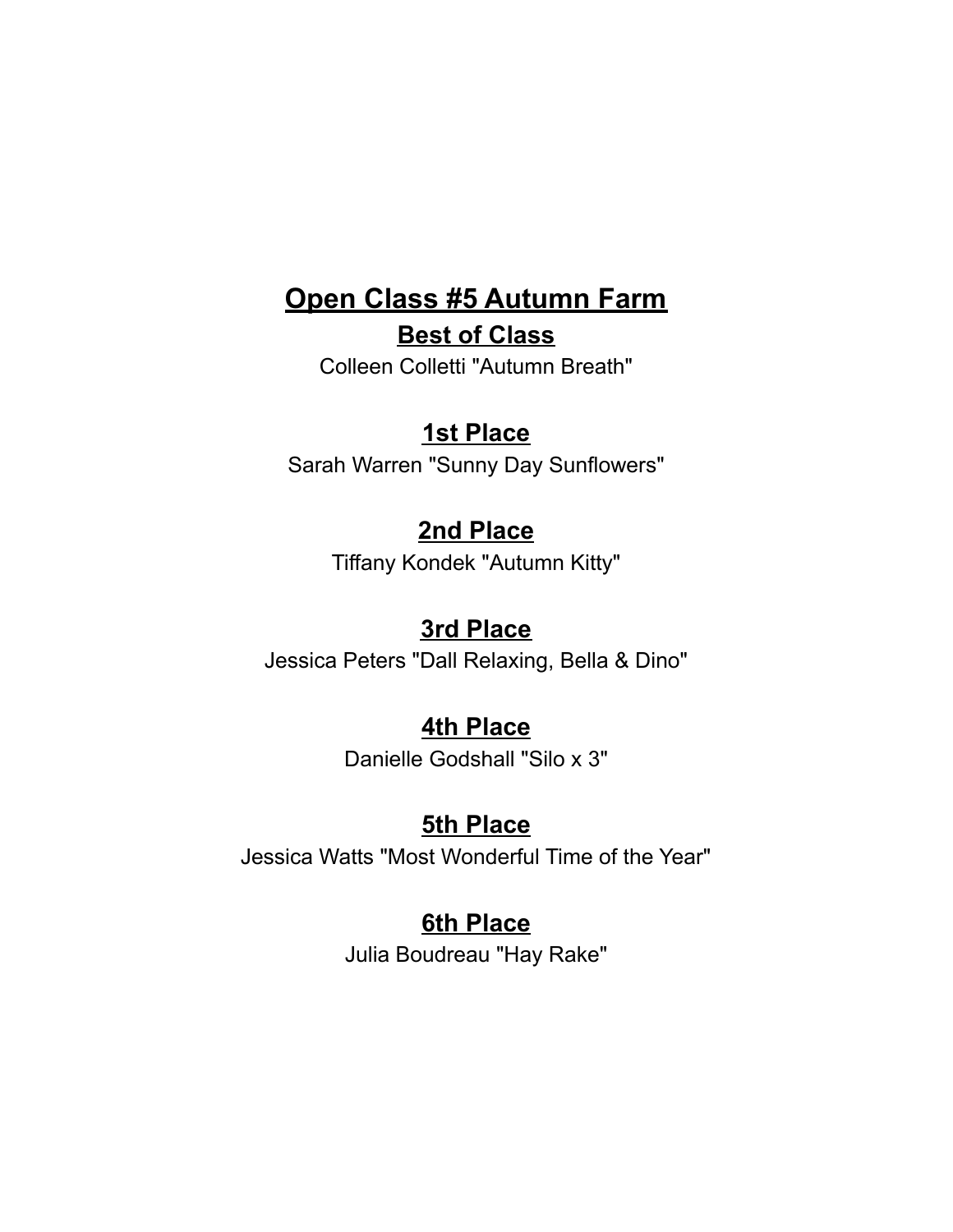### **Open Class #6 Halloween Costume (Split Class) Champions**

Emily Few "The Piñata Horse!" Lynzie Bacchus "Untitled V"

#### **Reserve Champions**

Jordan Liberatore "Frizzle Dazzle" Cindy Dials "Woolly Mammoth"

### **1st Place**

Edie Nielsen "Ming Dynasty Fortune Cookie Horse" Kelly Alley Barnstormer and Piper "Colt"

### **2nd Place**

Lauren Hess "Believe in Magic as the Cheshire Cat and Lauren as Alice in Wonderland" Jordan Liberatore "Mr. October"

### **3rd Place**

Caitlin Spicola "Three Little Pigs & A Big Bad Wolf" Danielle Godshall "Native Axel I"

### **4th Place**

Lauren Hess "Tigger in Training" Elizabeth Webster "Candy Corn"

### **5th Place**

Laurie Kingsley-Henry "Officer Harley and his Convict" Sarah Warren "Everyone Dresses Up!"

# **6th Place**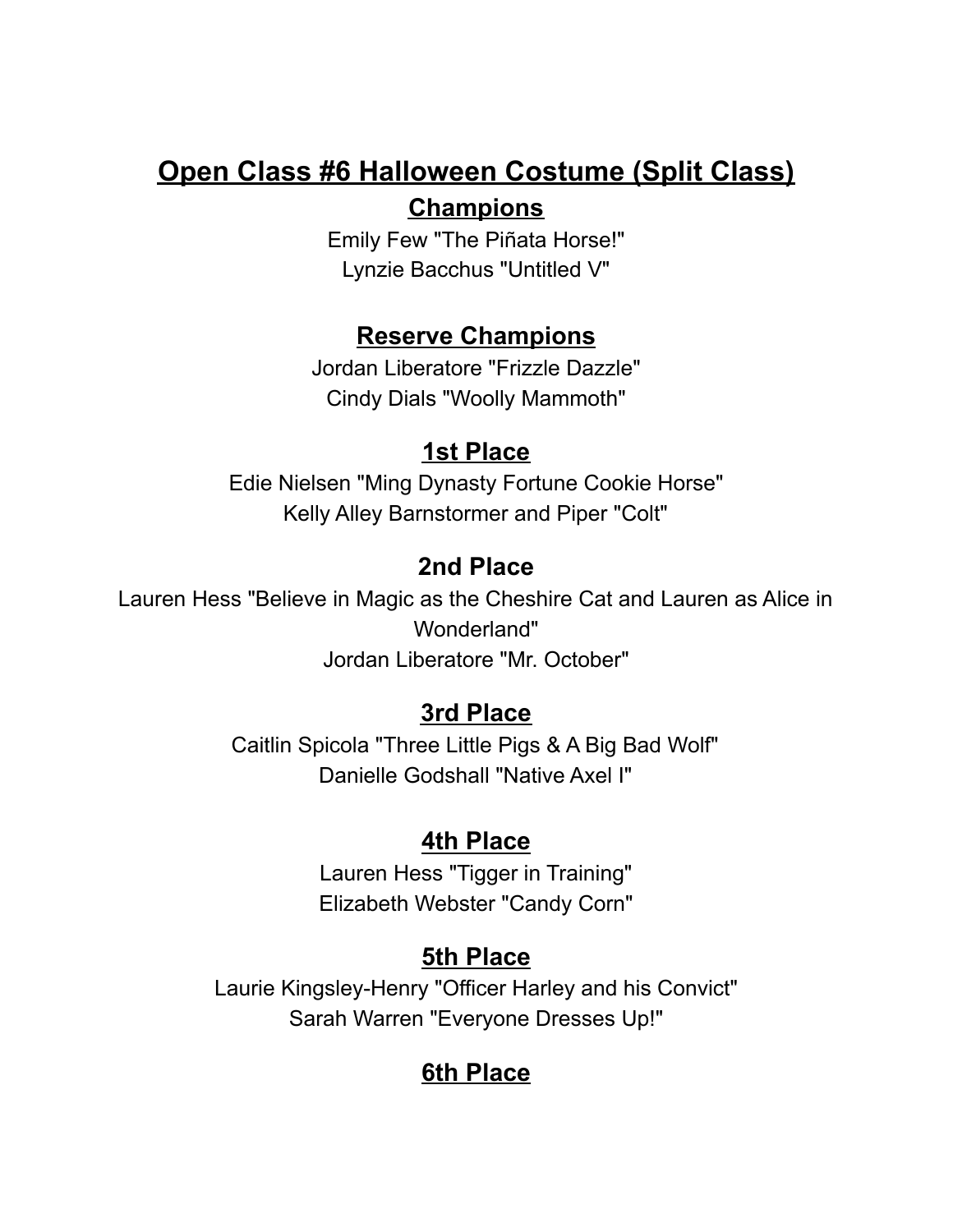Sarah Warren "Hank's Halloween" Caitlin Spicola Mean Girls: "On Wednesdays We Wear Pink"

### **Open Class #7 Farm Friends (Split Class) Best of Class**

Leslie Graham "Always Watching"

### **1st Place**

Jessica Beckstrom "Get my Good Side" Leslie Wasserman "Burro Buddies"

### **2nd Place**

Tiffany Kondek "We Smell Cookies!" Laurie Kingsley-Henry "Watching the neighbor's cows"

### **3rd Place**

Sharon Hirsch "Mooskit, after a Mouse Hunting" Katie Goedeken "Sun Bathing"

### **4th Place**

Colleen Colletti "Quiet Morning" Jessica Peters "Marion & Lucy- Life of Pet Goats"

### **5th Place**

Caitlin Spicola "How Many Photographers are Needed at a Clinic?" Janina Wolling "Donkey Ears"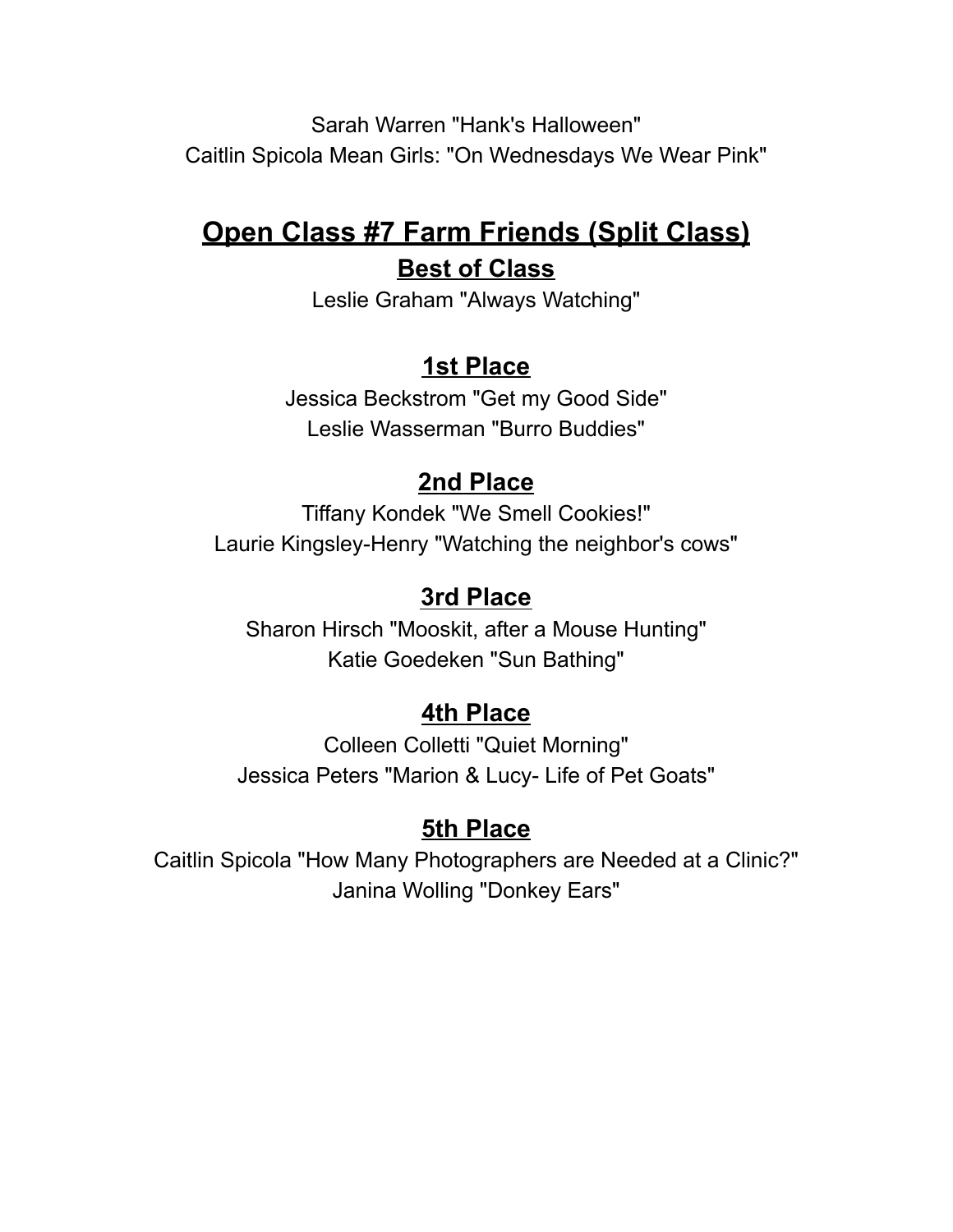### **(Combined Classes) Junior Class**

*#1 Black & White, #3 Through the Ears, #4 Most Artistic, #5 Autumn Farm, & #7 Farm Friends*

#### **Best of Class**

Charleigh Becker Class 1 "Izzy the Haflinger"

#### **1st Place**

Lorelei Colletti Class 1 "Little Helper"

#### **2nd Place**

Lorelei Colletti Class 3 "Night Sky"

#### **3rd Place**

Lorelei Colletti Class 5 "Autumn Leaves"

#### **4th Place**

Lorelei Colletti Class 4 "Treat?"

#### **5th Place**

Lorelei Colletti Class 7 "I'm Ready for my Close Up"

### **Junior Class #6 Halloween Costume 1st Place**

Charleigh Becker Class 6 "Mario & Yoshi"

### **2nd Place**

Charleigh Becker Class 6 "Welcome to the Waffle House"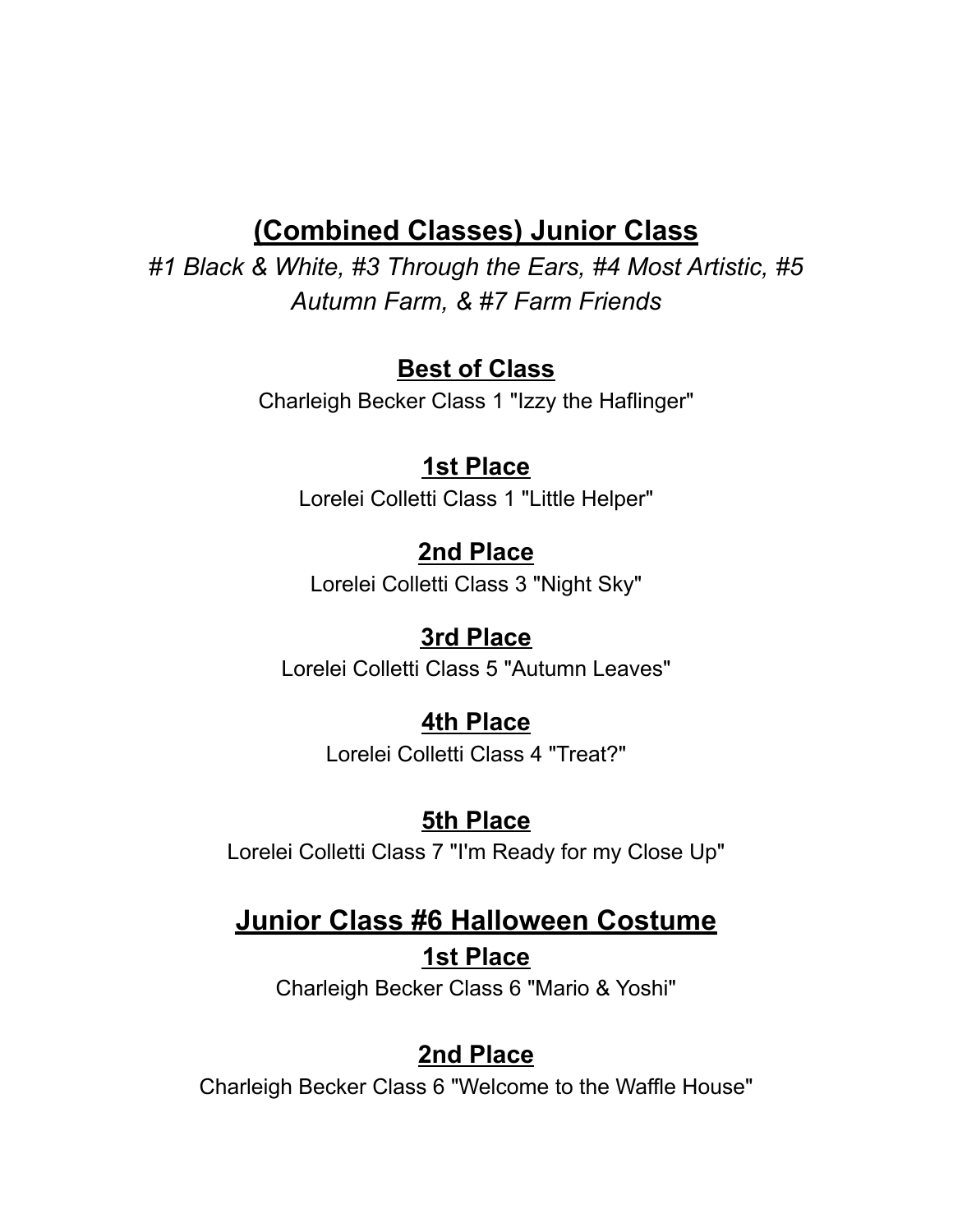### **Best in Show**

*"Scratch the Itch" by Kelly Alley Prize-\$30.00 Amazon gift card*

Have you ever had an itch that you just had to scratch? We've all seen our animals move in a silly manner to scratch themselves and this photographer did a wonderful job capturing one of those silly things horses do! The unique imagery and composition of this photo captures the viewer's attention. The lighting is creative and dramatic. It looks like it was taken late in the day however, it has a nice range of blacks, whites, and greys. Our eyes are led around the image on interesting lines back towards the focal point of the horse's head scratching that itch! The dark background contrasts well against the lightened subject allowing the subject to become the focus of our attention.

### **Reserve Best in Show**

"Love" by Lorelei Colletti *Prize-\$25.00 Amazon Gift Card*

The composition of this image is lovely with gorgeous warm Autumn colors and creative lighting! The girls and horse have a happy expression on their faces and the subject is in perfect exposure which is no easy task with difficult lighting conditions during this time of day! It is difficult to pull off getting these